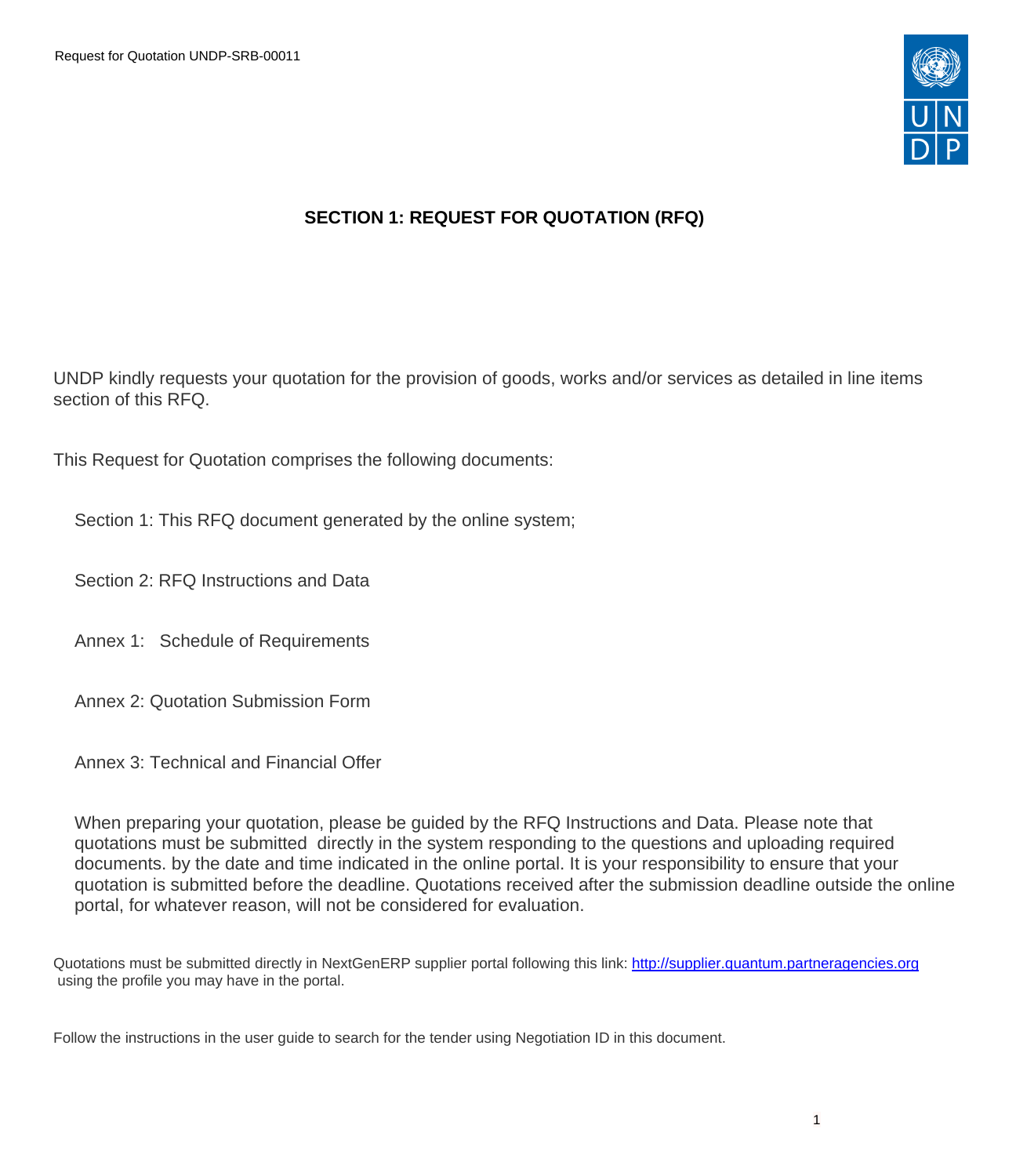

In case you have never registered before, follow this link to register a profile:

[https://estm.fa.em2.oraclecloud.com/fscmUI/faces/PrcPosRegisterSupplier?prcBuId=300000127715297&\\_adf.ctrl](https://estm.fa.em2.oraclecloud.com/fscmUI/faces/PrcPosRegisterSupplier?prcBuId=300000127715297&_adf.ctrl-state=azywmctp_1&_afrLoop=6329722925931702&_afrWindowMode=0&_afrWindowId=null&_afrFS=16&_afrMT=screen&_afrMFW=1042&_afrMFH=575&_afrMFDW=1280&_afrMFDH=720&_afrMFC=8&_afrMFCI=0&_afrMFM=0&_afrMFR=144&_afrMFG=0&_afrMFS=0&_afrMFO=0)[state=azywmctp\\_1&\\_afrLoop=6329722925931702&\\_afrWindowMode=0&\\_afrWindowId=null&\\_afrFS=16&\\_afrMT=screen&\\_afrMFW=104](https://estm.fa.em2.oraclecloud.com/fscmUI/faces/PrcPosRegisterSupplier?prcBuId=300000127715297&_adf.ctrl-state=azywmctp_1&_afrLoop=6329722925931702&_afrWindowMode=0&_afrWindowId=null&_afrFS=16&_afrMT=screen&_afrMFW=1042&_afrMFH=575&_afrMFDW=1280&_afrMFDH=720&_afrMFC=8&_afrMFCI=0&_afrMFM=0&_afrMFR=144&_afrMFG=0&_afrMFS=0&_afrMFO=0) [2&\\_afrMFH=575&\\_afrMFDW=1280&\\_afrMFDH=720&\\_afrMFC=8&\\_afrMFCI=0&\\_afrMFM=0&\\_afrMFR=144&\\_afrMFG=0&\\_afrMFS=0&\\_a](https://estm.fa.em2.oraclecloud.com/fscmUI/faces/PrcPosRegisterSupplier?prcBuId=300000127715297&_adf.ctrl-state=azywmctp_1&_afrLoop=6329722925931702&_afrWindowMode=0&_afrWindowId=null&_afrFS=16&_afrMT=screen&_afrMFW=1042&_afrMFH=575&_afrMFDW=1280&_afrMFDH=720&_afrMFC=8&_afrMFCI=0&_afrMFM=0&_afrMFR=144&_afrMFG=0&_afrMFS=0&_afrMFO=0) [frMFO=0](https://estm.fa.em2.oraclecloud.com/fscmUI/faces/PrcPosRegisterSupplier?prcBuId=300000127715297&_adf.ctrl-state=azywmctp_1&_afrLoop=6329722925931702&_afrWindowMode=0&_afrWindowId=null&_afrFS=16&_afrMT=screen&_afrMFW=1042&_afrMFH=575&_afrMFDW=1280&_afrMFDH=720&_afrMFC=8&_afrMFCI=0&_afrMFM=0&_afrMFR=144&_afrMFG=0&_afrMFS=0&_afrMFO=0)

Do not create a new profile if you already have one. Use the forgotten password feature in case you do not remember the password or the username from previous registration.

Thank you and we look forward to receiving your quotations.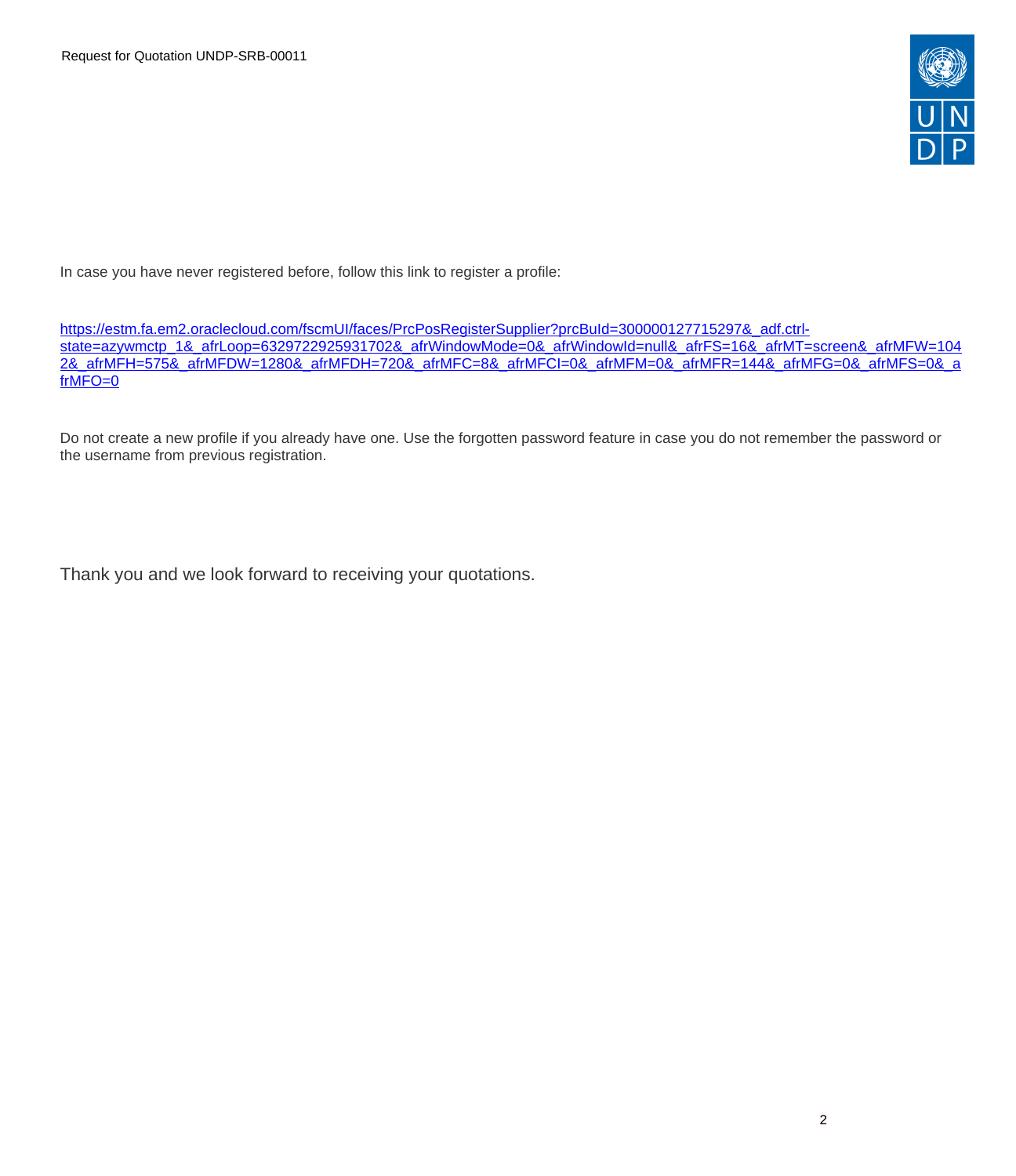

# **Table of Contents**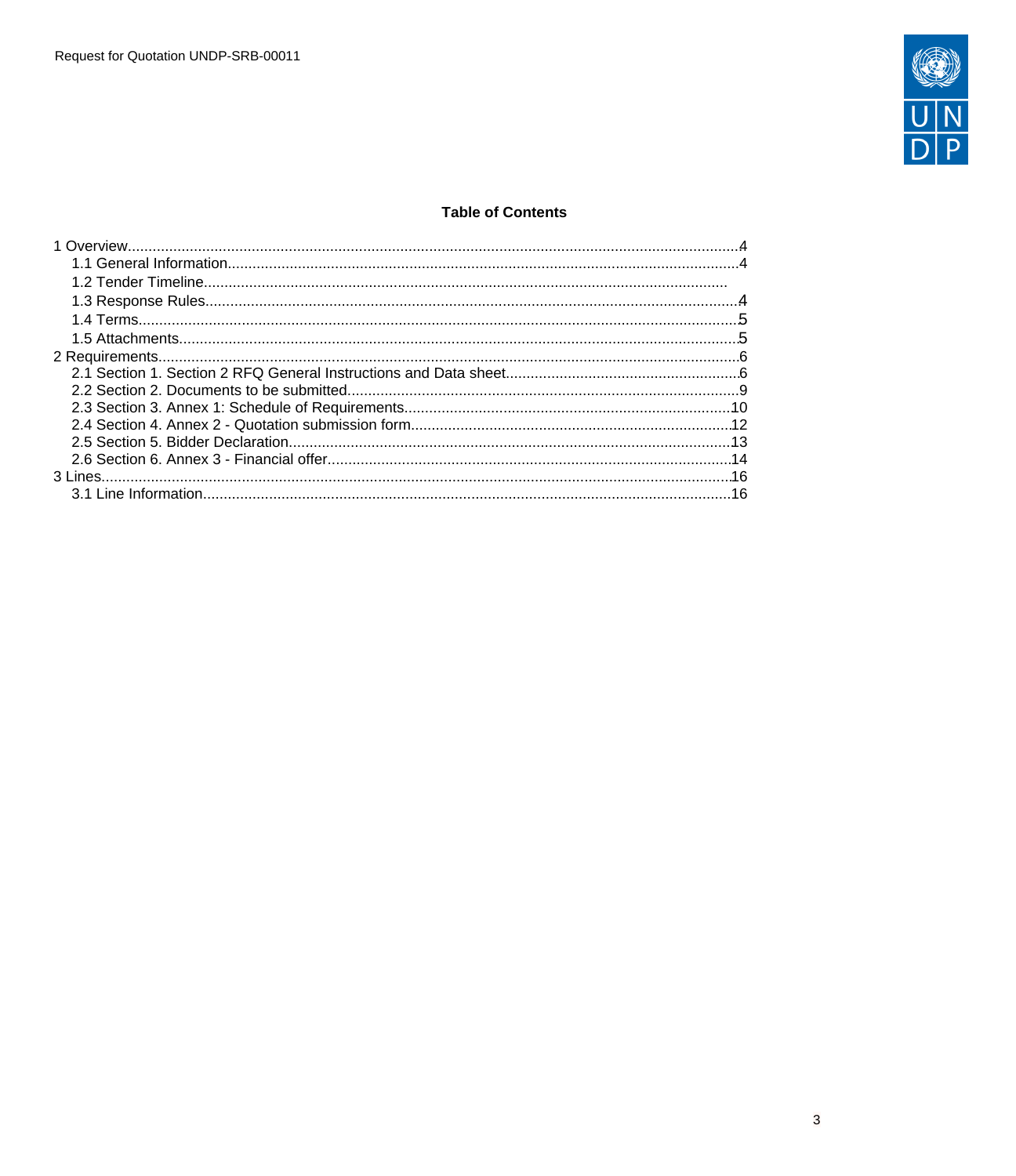

## <span id="page-3-0"></span>**1 Overview**

# <span id="page-3-1"></span>**1.1 General Information**

| <b>Title</b>               | IT hardware support for SALW registry system                                                                                                                                                             |
|----------------------------|----------------------------------------------------------------------------------------------------------------------------------------------------------------------------------------------------------|
| <b>Contact Point</b>       | <b>Procurement Serbia</b>                                                                                                                                                                                |
| <b>Outcome</b>             |                                                                                                                                                                                                          |
| E-Mail                     | procurement.rs@undp.org                                                                                                                                                                                  |
| <b>Reference Number</b>    | 00011                                                                                                                                                                                                    |
| <b>Beneficiary Country</b> | Serbia                                                                                                                                                                                                   |
| <b>Introduction</b>        | The United Nations Development Programme (UNDP) Country Office in Serbia invites<br>offers from qualified suppliers for the IT hardware support for SALW registry for<br><b>Ministry of Interior RS.</b> |

Interested suppliers must submit their offer directly in the system as instructed in the solicitation document, following the instructions in the available user guide. if you have an account, log in in this link: [http://supplier.](http://supplier.nextgenerp.partneragencies.org/) [nextgenerp.partneragencies.org/](http://supplier.nextgenerp.partneragencies.org/) using your username and password. User the forgotten password/username feature if you do not remember them. If you do not have an account already, you can register one following this link: [https://estm.fa.em2.oraclecloud.com/fscmUI/faces/PrcPosRegisterSupplier?](https://estm.fa.em2.oraclecloud.com/fscmUI/faces/PrcPosRegisterSupplier?prcBuId=300000127715271) [prcBuId=300000127715271](https://estm.fa.em2.oraclecloud.com/fscmUI/faces/PrcPosRegisterSupplier?prcBuId=300000127715271).

Search for the specific tender using search filters and subscribe to the tender in order to get notifications in case of amendments of the tender document. If you need support with the online system, you can contact the contact details of this tender as indicated in the solicitation document.

UNDP SERBIA PROCUREMENT UNIT

# **1.2 Tender Timeline**

| <b>Preview Date</b> |                   |
|---------------------|-------------------|
| <b>Open Date</b>    | 21/06/22 12:19 PM |
| <b>Close Date</b>   | 12/07/22 13:00 PM |

**Time Zone** Coordinated Universal Time

## <span id="page-3-2"></span>**1.3 Response Rules**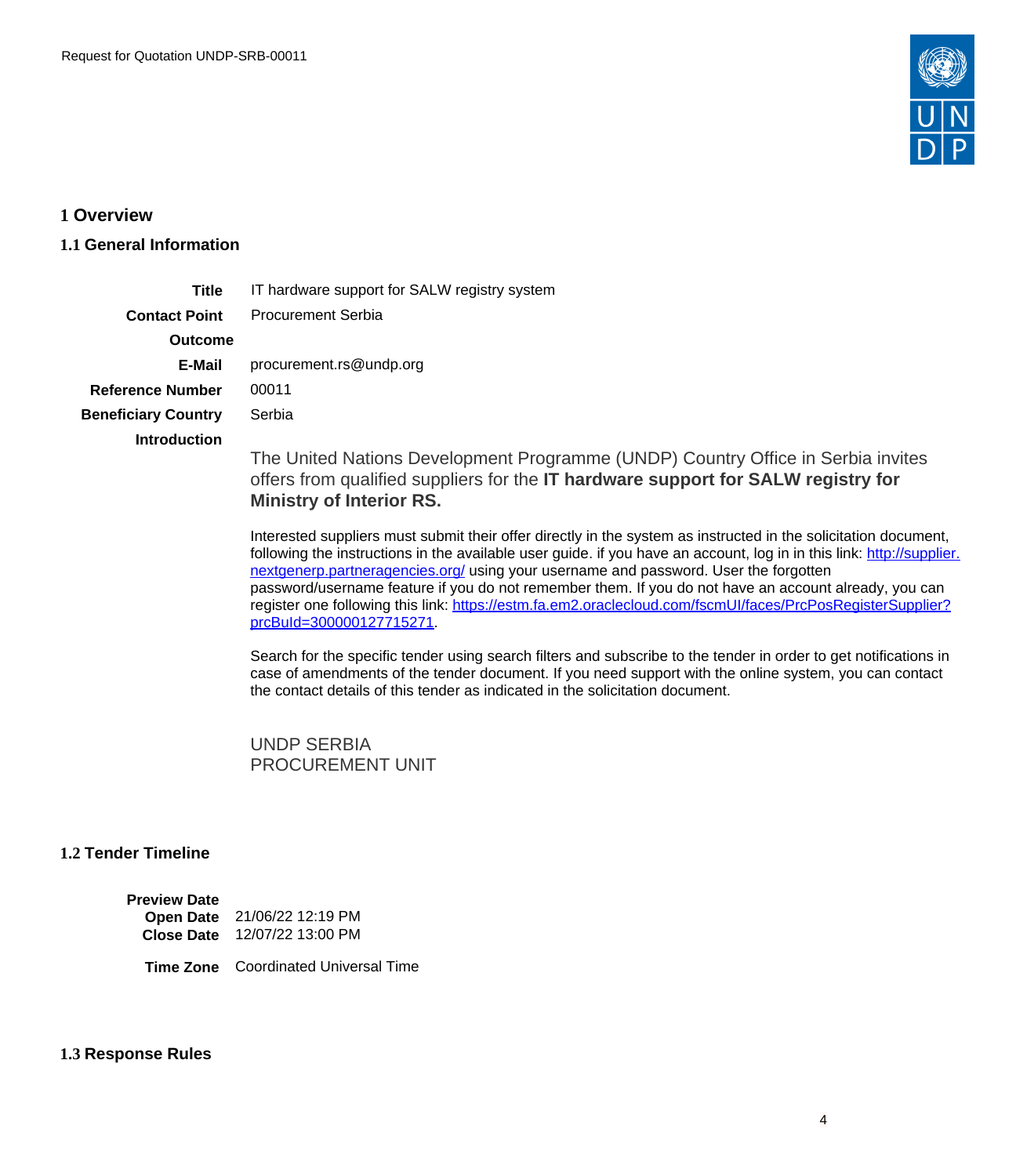

# This negotiation is governed by all the rules displayed below.

| Rule                                                |
|-----------------------------------------------------|
| Negotiation is restricted to invited suppliers      |
| Suppliers are allowed to respond to selected lines  |
| Suppliers are allowed to provide multiple responses |

# <span id="page-4-0"></span>**1.4 Terms**

**Negotiation Currency** USD ()

# <span id="page-4-1"></span>**1.5 Attachments**

| File Name or URL                             | <b>VDE</b> | <b>Description</b> |
|----------------------------------------------|------------|--------------------|
| <b>INSTRUC</b><br>2- RFQ GENERAL<br>Section. | File       |                    |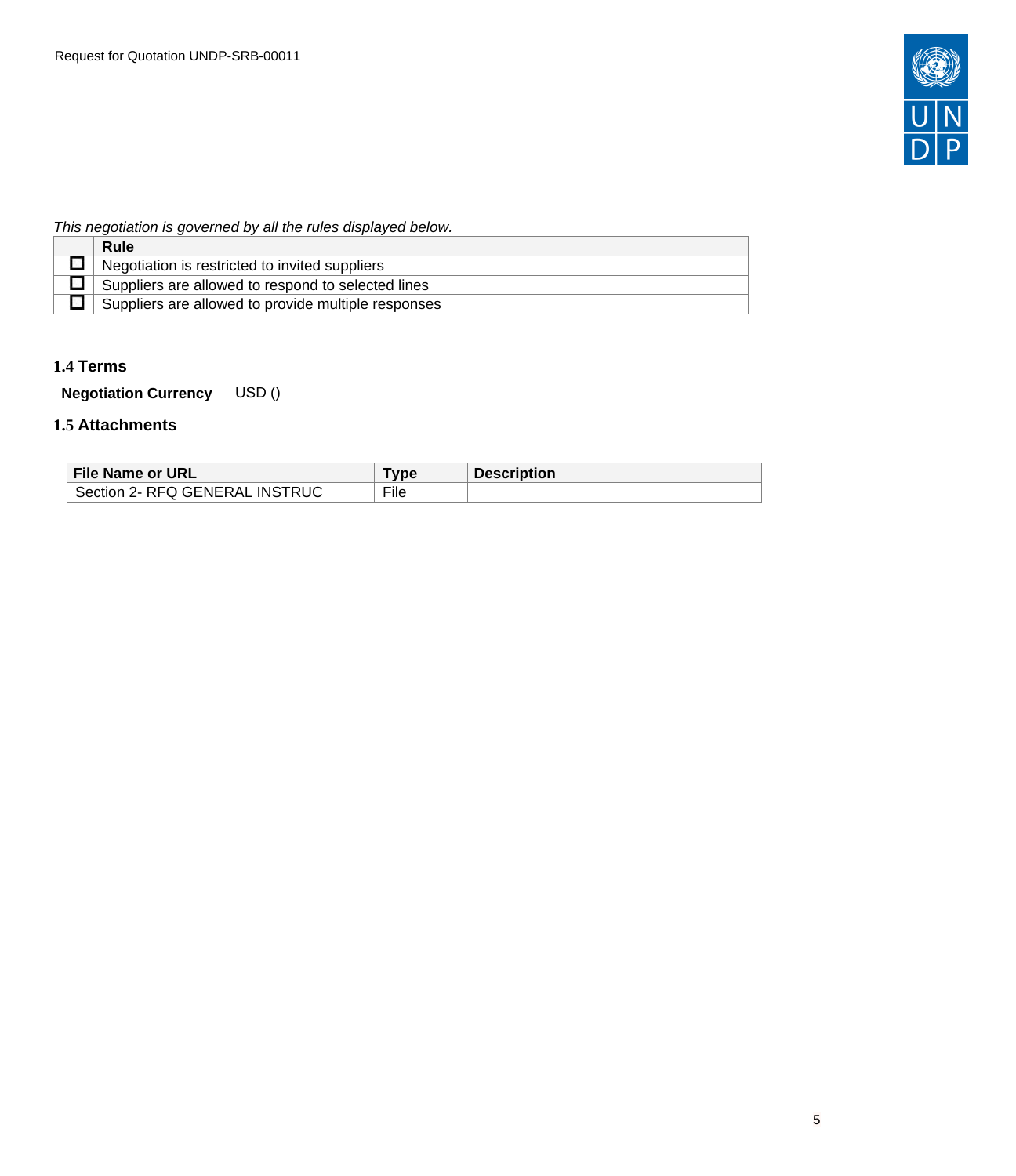

# <span id="page-5-0"></span>**2 Requirements**

\*Response is required

Dear Supplier,

Please review carefully the requirements and questions in this section. Provide answers as required and upload supporting documents when requested so.

UNDP CO Serbia

Procurement Unit

# <span id="page-5-1"></span>**2.1 Section 1. Section 2 RFQ General Instructions and Data sheet**

## 1. **Introduction**

Bidders shall adhere to all the requirements of this RFQ, including any amendments made in writing by UNDP. This RFQ is conducted in accordance with the [UNDP Programme and Operations Policies and](https://popp.undp.org/SitePages/POPPBSUnit.aspx?TermID=254a9f96-b883-476a-8ef8-e81f93a2b38d&Menu=BusinessUnit)  [Procedures \(POPP\) on Contracts and Procurement](https://popp.undp.org/SitePages/POPPBSUnit.aspx?TermID=254a9f96-b883-476a-8ef8-e81f93a2b38d&Menu=BusinessUnit) and with the provision in the General Instructions to Bidders in the document herewith attached.

Any Bid submitted will be regarded as an offer by the Bidder and does not constitute or imply the acceptance of the Bid by UNDP. UNDP is under no obligation to award a contract to any Bidder as a result of this RFQ.

UNDP reserves the right to cancel the procurement process at any stage without any liability of any kind for UNDP, upon notice to the bidders or cancellation of the tender in the online portal.

Attachments:

| File Name or URL        | <b>vpe</b> | <b>Description</b>                  |
|-------------------------|------------|-------------------------------------|
| RFQ General             | File       | RFQ General Instructions to Bidders |
| Instructions to Bidders |            |                                     |

# 2. **Special Conditions of Contract**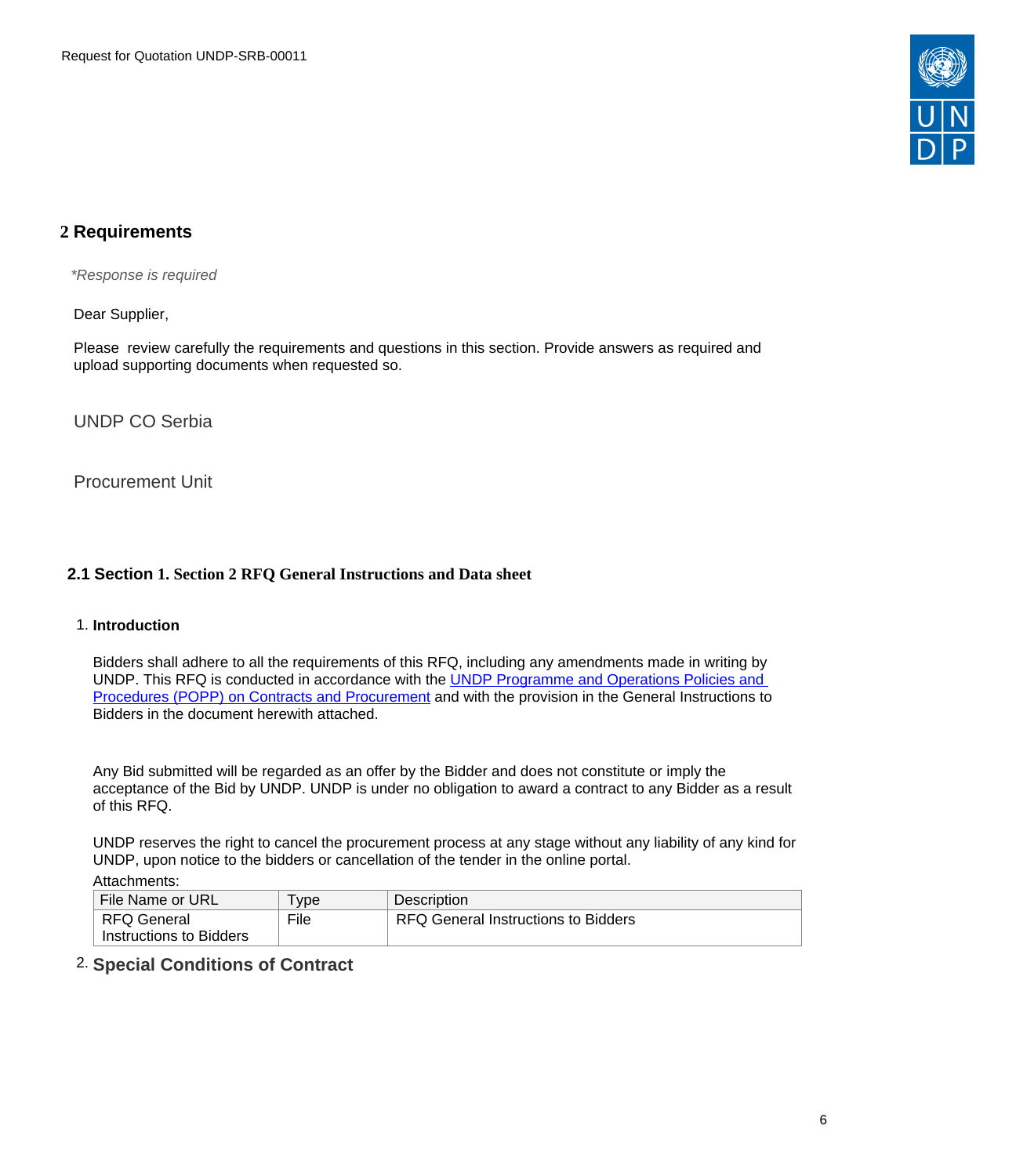

Liquidated Damages will be imposed under the following conditions:

- Percentage of the total contract price per day of delay: 1%
- Maximum number of days of delay: 10

Next course of action: Contract may be terminated.

## 3. **General Conditions of Contract**

UNDP Contract Terms and Conditions that will apply:

# UNDP General Terms and Conditions for Contracts (Goods and-or Services)

 Applicable Terms and Conditions and other provisions are available at UNDP/How-we-buy: [How we buy | United Nations Development Programme \(undp.org\)](https://www.undp.org/procurement/business/how-we-buy)

# 4. **Duties and taxes**

Article II, Section 7, of the Convention on the Privileges and Immunities provides, inter alia, that the United Nations, including UNDP as a subsidiary organ of the General Assembly of the United Nations, is exempt from all direct taxes, except charges for public utility services, and is exempt from customs restrictions, duties, and charges of a similar nature in respect of articles imported or exported for its official use. All quotations shall be submitted net of any direct taxes and any other taxes and duties, unless otherwise specified in the requirements section.

All prices must:

be exclusive of VAT and other applicable indirect taxes

# 5. **Language of quotation**

Quotation must be in English language.

Including documentation including catalogues, instructions and operating manuals.

Registry and tax documentation, catalogues, instructions and operating manuals can be submitted in Serbian language. UNDP reserves the right to request translation to English at any stage of evaluation process.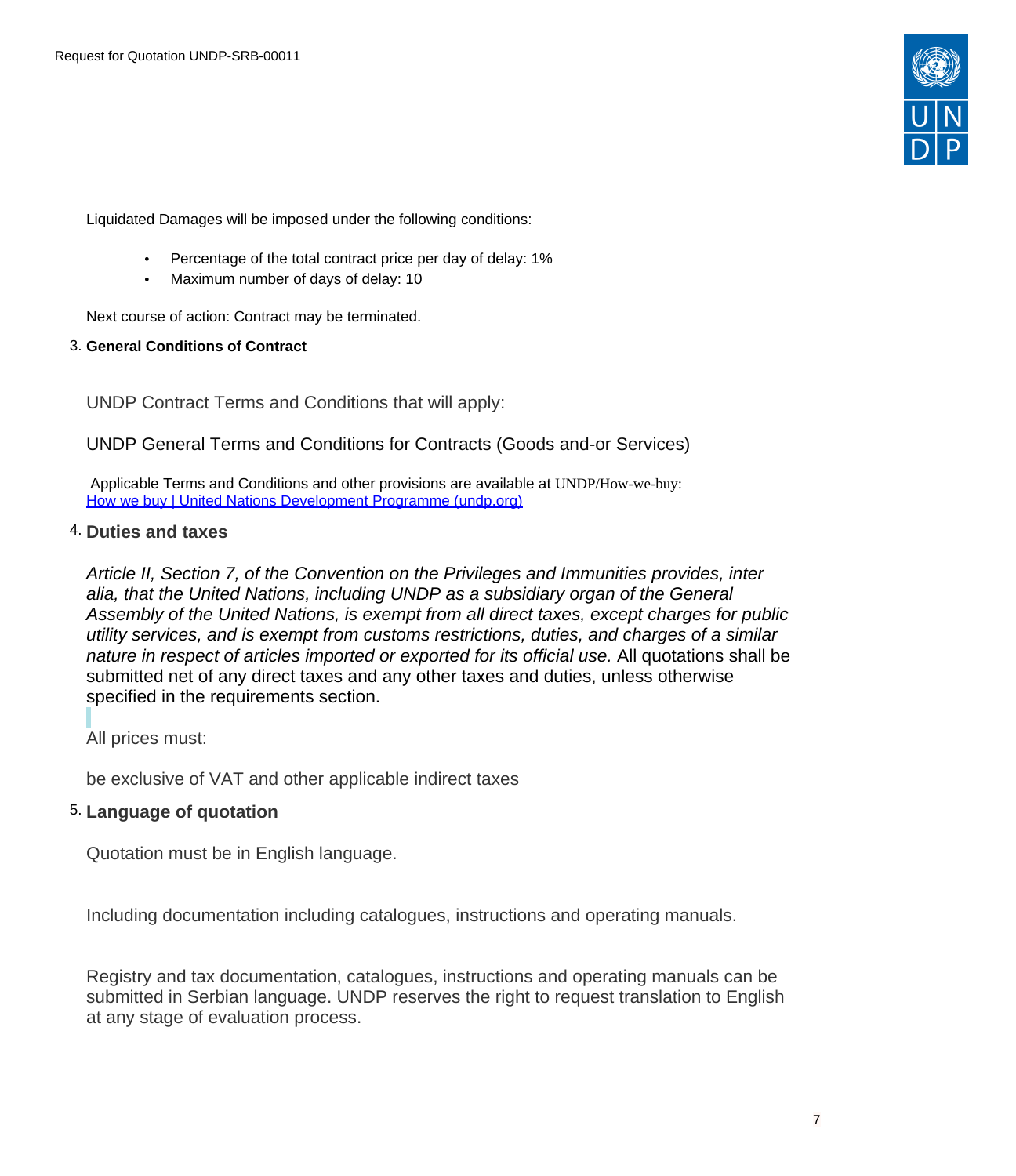

# 6. **Payment Terms**

100% within 30 days after receipt of goods, works and/or services and submission of payment documentation.

# 7. **Evaluation Method**

The Contract or Purchase Order will be awarded to the lowest price substantially compliant offer

# 8. **Clarifications**

Requests for clarification from bidders will not be accepted any later than the date indicated below. Responses to request for clarification will be communicated directly with messages in the portal.

Requests for clarification from bidders will not be accepted any later than five (5) days before the submission deadline.

# 9. **Conditions for Release of Payment**

- Passing Inspection [Qualitative and Quantitative inspection upon delivery. Deadline for elimination of potential deficiencies is 15 days. The costs of elimination of potential deficiencies will be covered by the Supplier]
- Complete Installation
- Written Acceptance of Goods, Services and Works, based on full compliance with RFQ requirements

# 10. **Type of Contract to be awarded**

Contract Face Sheet (Goods and-or Services) (this template is also utilized for Long-Term Agreement) and if an LTA will be signed, specify the document that will trigger the call-off. E.g., PO, etc.)

# 11. **Eligibility**

A vendor who will be engaged by UNDP may not be suspended, debarred, or otherwise identified as ineligible by any UN Organization or the World Bank Group or any other international Organization. Vendors are therefore required to disclose to UNDP whether they are subject to any sanction or temporary suspension imposed by these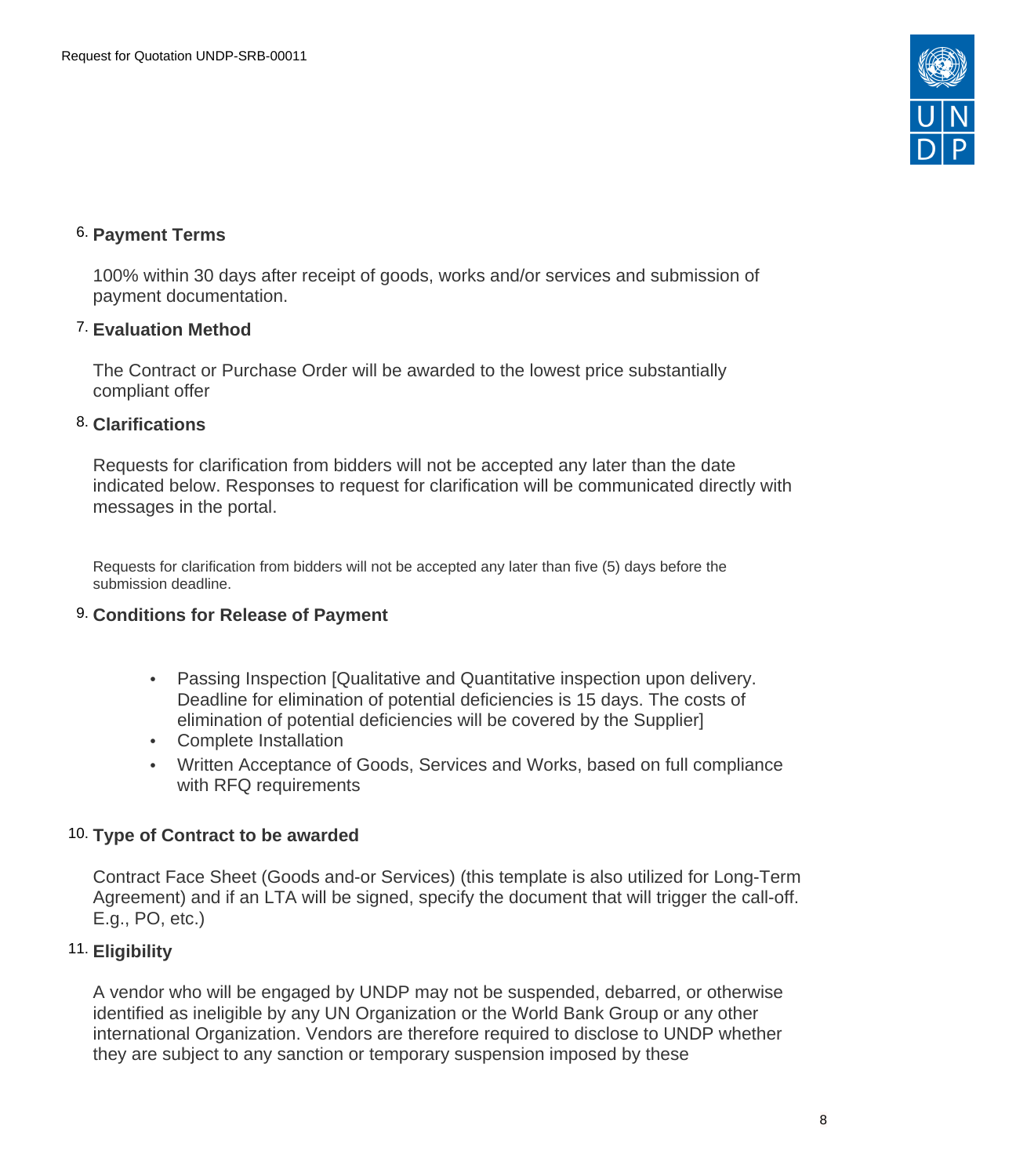

organizations. Failure to do so may result in termination of any contract or PO subsequently issued to the vendor by UNDP.

It is the Bidder's responsibility to ensure that its employees, joint venture members, subcontractors, service providers, suppliers and/or their employees meet the eligibility requirements as established by UNDP.

 Bidders must have the legal capacity to enter a binding contract with UNDP and to deliver in the country, or through an authorized representative [amend in case of other eligibility requirements].

# 12. **Evaluation Criteria**

- Full compliance with all requirements as specified in Annex 1
- Full acceptance of the General Conditions of Contract
- Comprehensiveness of after-sales services

# 13. **Expected date for contract award**

Expected date for contract award is indicated in the system. Target: 2022-07-25T00:00:00.000+00:00

# <span id="page-8-0"></span>**2.2 Section 2. Documents to be submitted**

# \*1. **Company Profile**

Please write a a very brief profile of the company highlighting areas of expertise, capacity, and experience. You can upload attachments for more comprehensive description of your company, in addition to the brief profile written directly in the system.

Response attachments are optional*.*

\*2. **Registration Certificate**

Have you provided a copy of your company registration certificates? Target: Yes

\*3. **List of completed projects**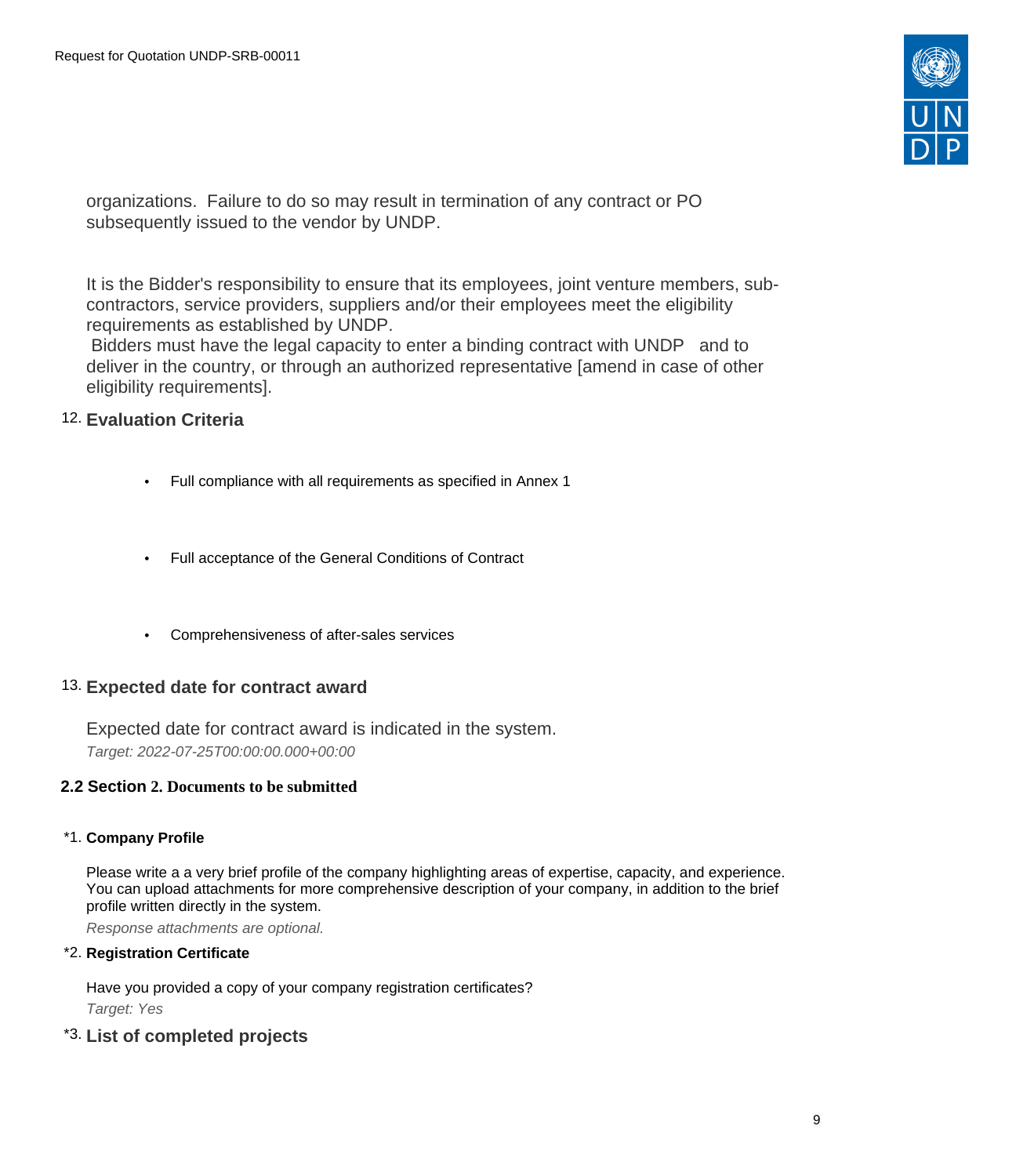

Provide the list and value of a minimum of two (2) similar projects performed for the last seven (7) years, plus the client's contact details who may be contacted for further information on those contracts – all required details to be provided in the attached table format (please upload it as a separate attachment into the system using the provided format).

## Attachments:

| .                        |       |             |
|--------------------------|-------|-------------|
| File Name or URL         | ' vpe | Description |
| <b>RFQ 00011 SALW</b>    | File  |             |
| <b>Browser Hardwar</b>   |       |             |
| $\overline{\phantom{a}}$ |       |             |

Response attachments are required*.*

## \*4. **List of ongoing projects with UNDP and other national/multi-national org.**

Have you provided a list of ongoing projects, and their values, with UNDP and other national or multinational organizations, including contact details of clients and current completion ratio of each project?

## \*5. **Offer validity**

Confirm validity of your offer from deadline of RFQ.

\*6.

# **Latest Internal Revenue Certificate / Tax Clearance**

Have you submitted latest Internal Revenue Certificate / Tax Clearance, not older than 6 months, confirming that all taxes by the bidder have been paid. Alternatively, bidders may submit signed self-declaration confirming they have requested issuance of the abovementioned Certificate from the Tax Office and UNDP reserves the right to request submission of this Certificate during the evaluation phase as well as the right to disqualify the offer if such Certificate is not swiftly submitted upon the mentioned request

## \*7. **Financial Statements**

Have you submitted Income Statement and Balance Sheet for 2019 and 2020; Required minimum turnover for a bidder is US\$ 300,000 per each of the above-mentioned years.

#### I-1. **Compliance with requirements in this section**

Internal for evaluation team: Mark score as 1 if offer has complied with all requirements in this section overall. Mark 0 I not. If marked as 0, system will disqulify offer automatically.

## <span id="page-9-0"></span>**2.3 Section 3. Annex 1: Schedule of Requirements**

# \*1. **Compliance with technical requirements**

Please confirm that you fully comply with technical requirements, indicate per each line that you have provided sufficient details in the technical speciation to enable evaluation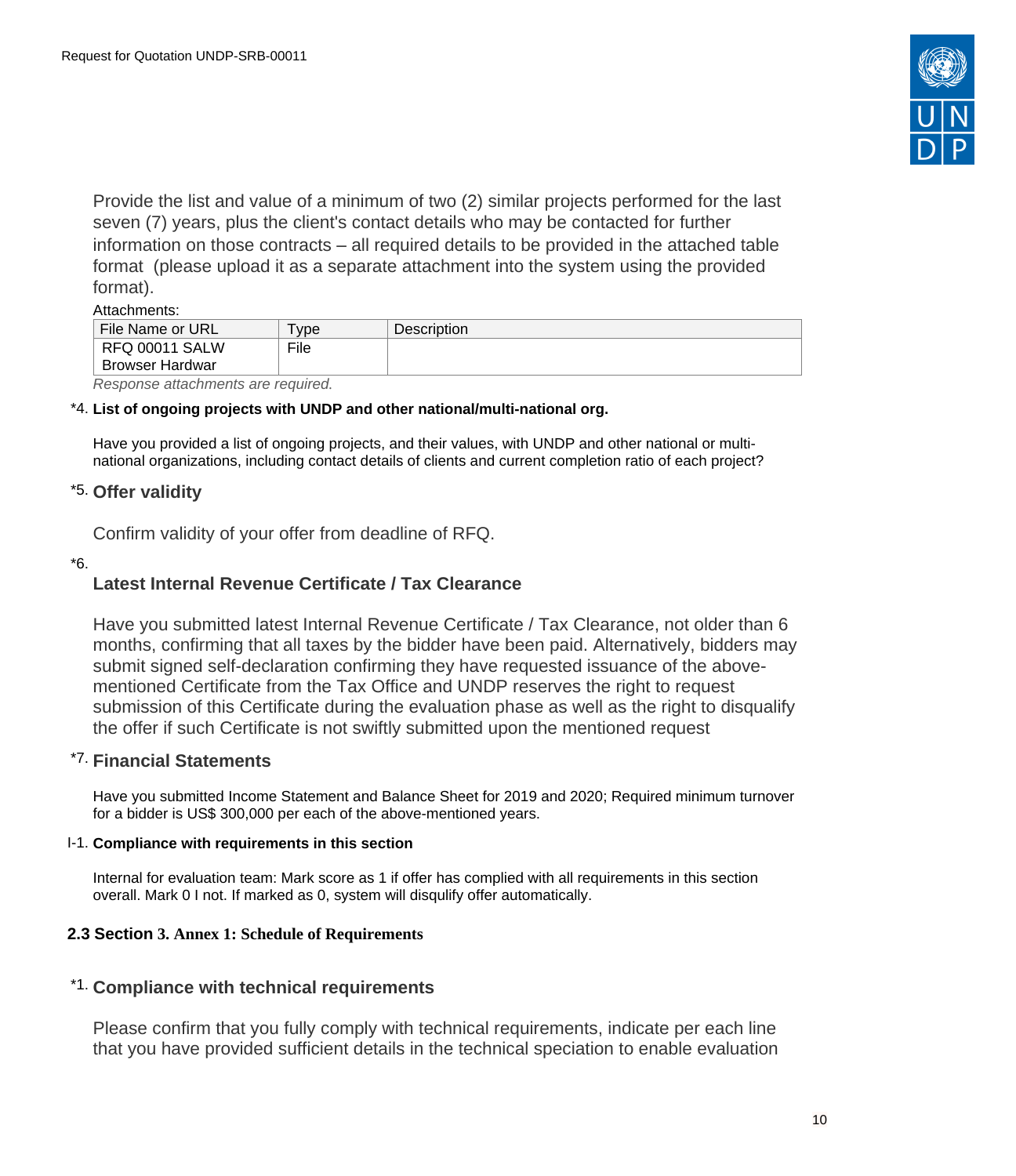

and that you have uploaded the fully populated document as per provided Annex 1. Attachments:

| File Name or URL | vpe  | <b>Description</b> |
|------------------|------|--------------------|
| RFQ 00011 SALW   | File |                    |
| Browser Hardwar  |      |                    |

## \*2. **Catalogue(s) for offered items**

Have you provided catalogue(s) for offered items listed in Annex 1 with a clear reference in the offer on the item number/product code and with reference to the page number in the submitted catalogue(s)?

# \*3. **Delivery time**

Confirm that you meet the required delivery time: up to 90 days after the Contract signature.

# \*4. **Delivery INCOTERMS**

Please confirm acceptance of the Incoterms: DAP Including loading, transportation and unloading of the equipment to the designated address, all inclusive.

## \*5. **Exact address of delivery location**

Accept to deliver to the address: Ministry of Interior RS, Kneza Milosa 107, Belgrade, Serbia

# 6. **Distribution of shipping documents**

Shipping documents shall be the responsibility of the Supplier/bidder.

## 7. **Qualitative and quantitative inspection upon delivery**

The deadline for the elimination of potential deficiencies is 15 days. The costs of elimination of potential deficiencies will be covered by the Supplier

## 8. **Packing requirements**

N/A

# 9. **Training on operations and maintenance**

N/A

## \*10. **Warranty period**

Please confirm compliance with warranty requirements indicated in the technical specification. Bidders are allowed to offer longer warranty period per each item, in which case please indicate the warranty duration.

## \*11. **After-sales services and local service support**

Confirm compliance with after-sales services and local service support requirements as follows: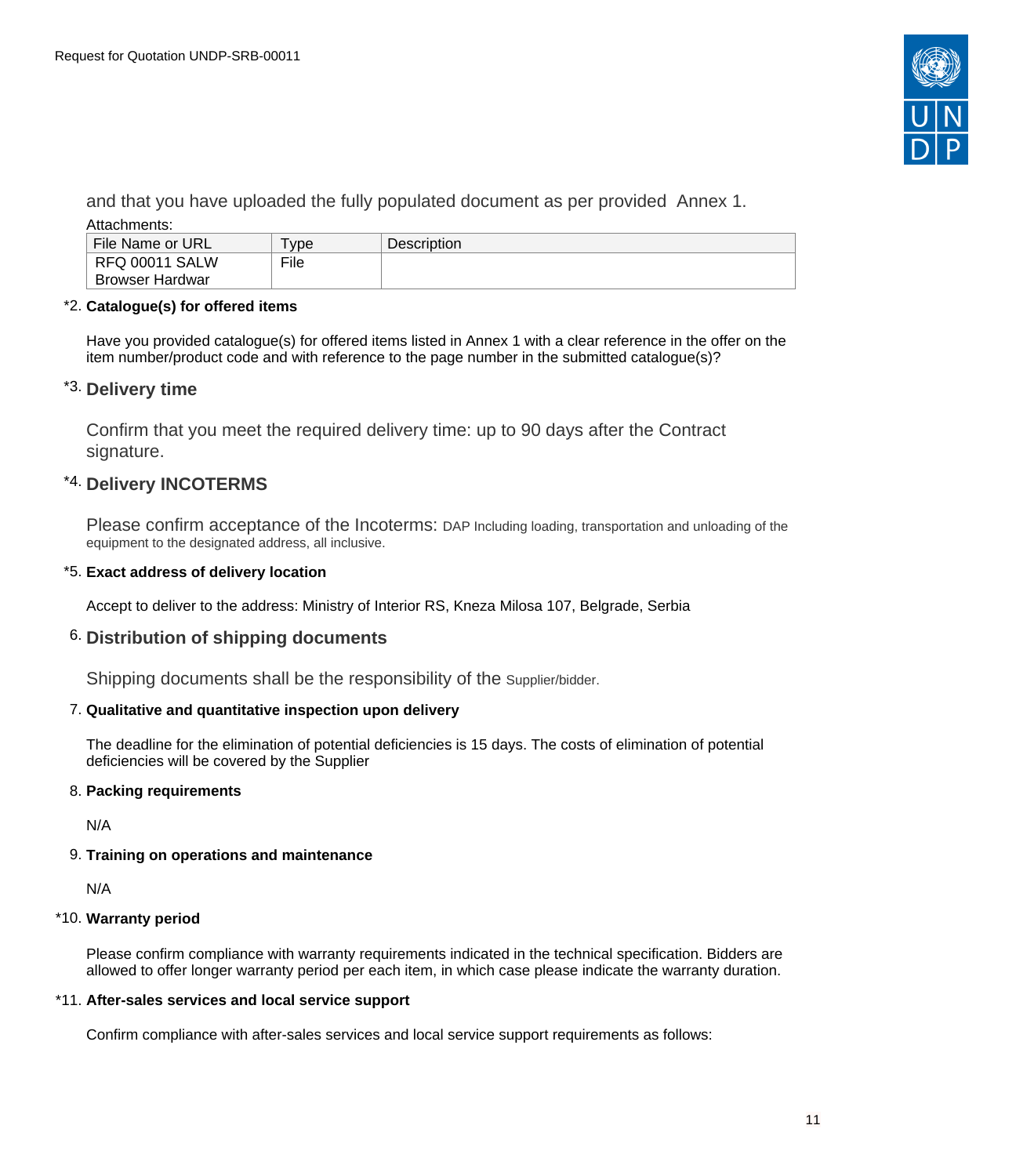

- Full Technical and After-Sales Support During the Warranty Period;
- Service installation All components for installation of equipment must be included.

# \*12. **Transport method**

Please confirm the transport method stated below.

## I-1. **Compliance with technical requirements**

Internal for evaluation team: Mark score as 1 if offer has complied with all requirements in this section overall. Mark 0 I not. If marked as 0, system will disqulify offer automatically.

## <span id="page-11-0"></span>**2.4 Section 4. Annex 2 - Quotation submission form**

## \*1. **Legal name of bidder or Lead entity**

Provide the legal name of the bidder, or the Lead Entity in case of JVs Response attachments are optional*.*

## \*2. **Legal Address**

Provide the legal address of the bidder Response attachments are optional*.*

## \*3. **Registration year**

Provide the registration year of the company

## \*4. **Legal structure**

Choose the applicable legal structure from the options below.

## \*5. **UNGM registration**

Are you a UNGM registered vendor? If yes, provide UNGM number in the comments box

## \*6. **ISO 9000 or equivalent**

Do you possess an ISO 9000 certificate or equivalent? If yes, upload a copy.

#### \*7. **ISO 14001 or 14064**

Does your Company hold any accreditation such as ISO 14001 or ISO 14064 or equivalent related to the environment? (If yes, provide a Copy of the valid Certificate):

#### \*8. **Company statement on Enviromental policy**

Does your Company have a written Statement of its Environmental Policy? (If yes, provide a Copy)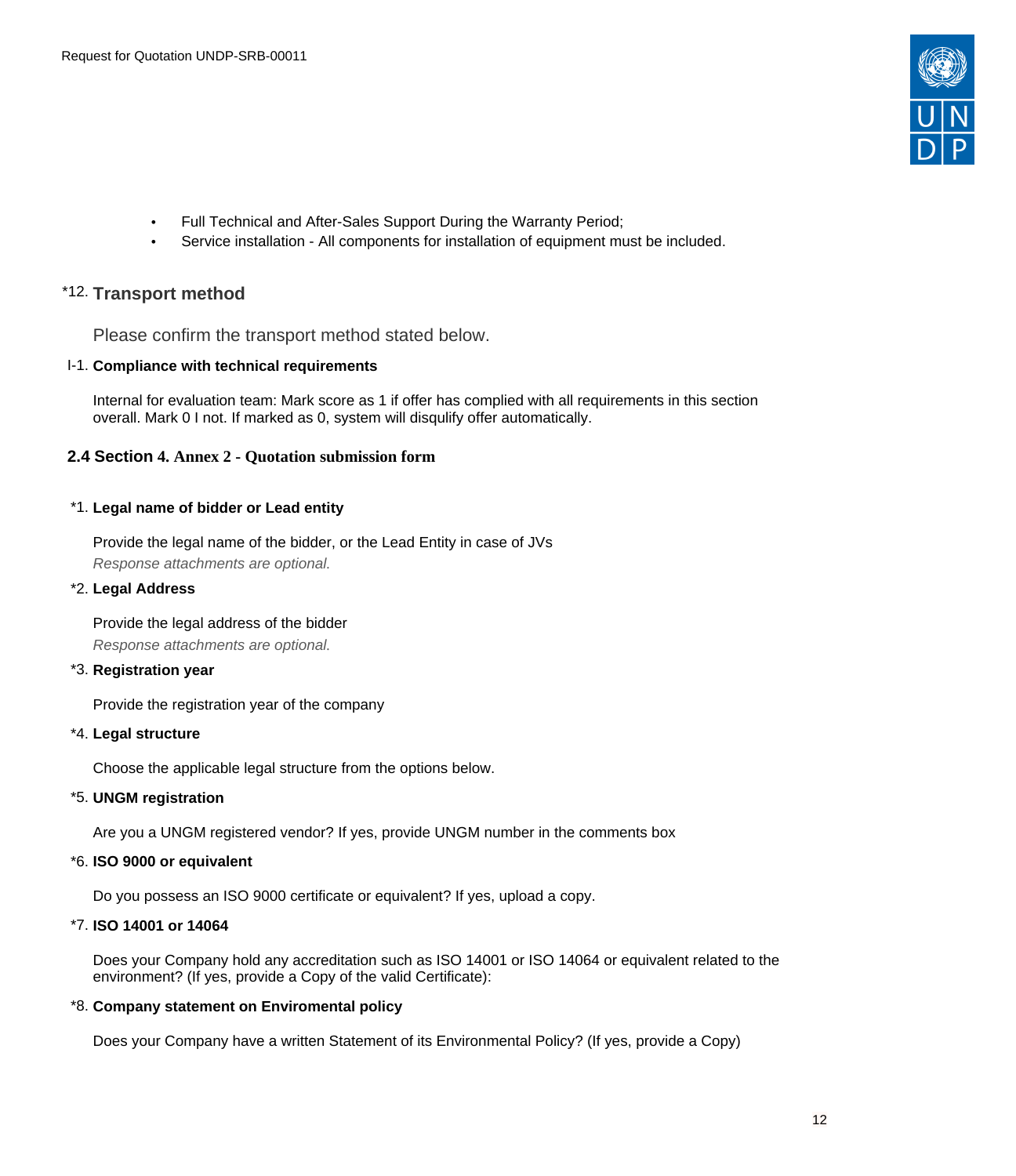

### \*9. **Commitment to sustainability**

Does your organization demonstrate significant commitment to sustainability through some other means, for example internal company policy documents on women empowerment, renewable energies or membership of trade institutions promoting such issues (If yes, provide a Copy)

### \*10. **Member of UN Global Compact**

Is your company member of UN Global Compact?

#### \*11. **Bank Information**

Please provide the following bank information and upload a bank document as proof: Bank Name: Bank Address: IBAN: SWIFT/BIC: Account Currency: Account number:

Response attachments are optional*.*

### I-1. **Compliance with requirements in this section**

Internal for evaluation team: Mark score as 1 if offer has complied with all requirements in this section overall. Mark 0 I not. If marked as 0, system will disqulify offer automatically.

## <span id="page-12-0"></span>**2.5 Section 5. Bidder Declaration**

#### \*1. **Requirements and Terms and Conditions**

Requirements and Terms and Conditions: I/We have read and fully understand the RFQ, including the RFQ Information and Data, Schedule of Requirements, the General Conditions of Contract, and any Special Conditions of Contract. I/we confirm that the Bidder agrees to be bound by them.

#### \*2. **Capacity and capability**

I/We confirm that the Bidder has the necessary capacity, capability, and necessary licenses to fully meet or exceed the Requirements and will be available to deliver throughout the relevant Contract period.

#### \*3. **Ethics**

Ethics: In submitting this Quote I/we warrant that the bidder: has not entered into any improper, illegal, collusive or anti-competitive arrangements with any Competitor; has not directly or indirectly approached any representative of the Buyer (other than the Point of Contact) to lobby or solicit information in relation to the RFQ ;has not attempted to influence, or provide any form of personal inducement, reward or benefit to any representative of the Buyer.

## \*4. **Code of Conduct**

I/We confirm to undertake not to engage in proscribed practices, , or any other unethical practice, with the UN or any other party, and to conduct business in a manner that averts any financial, operational,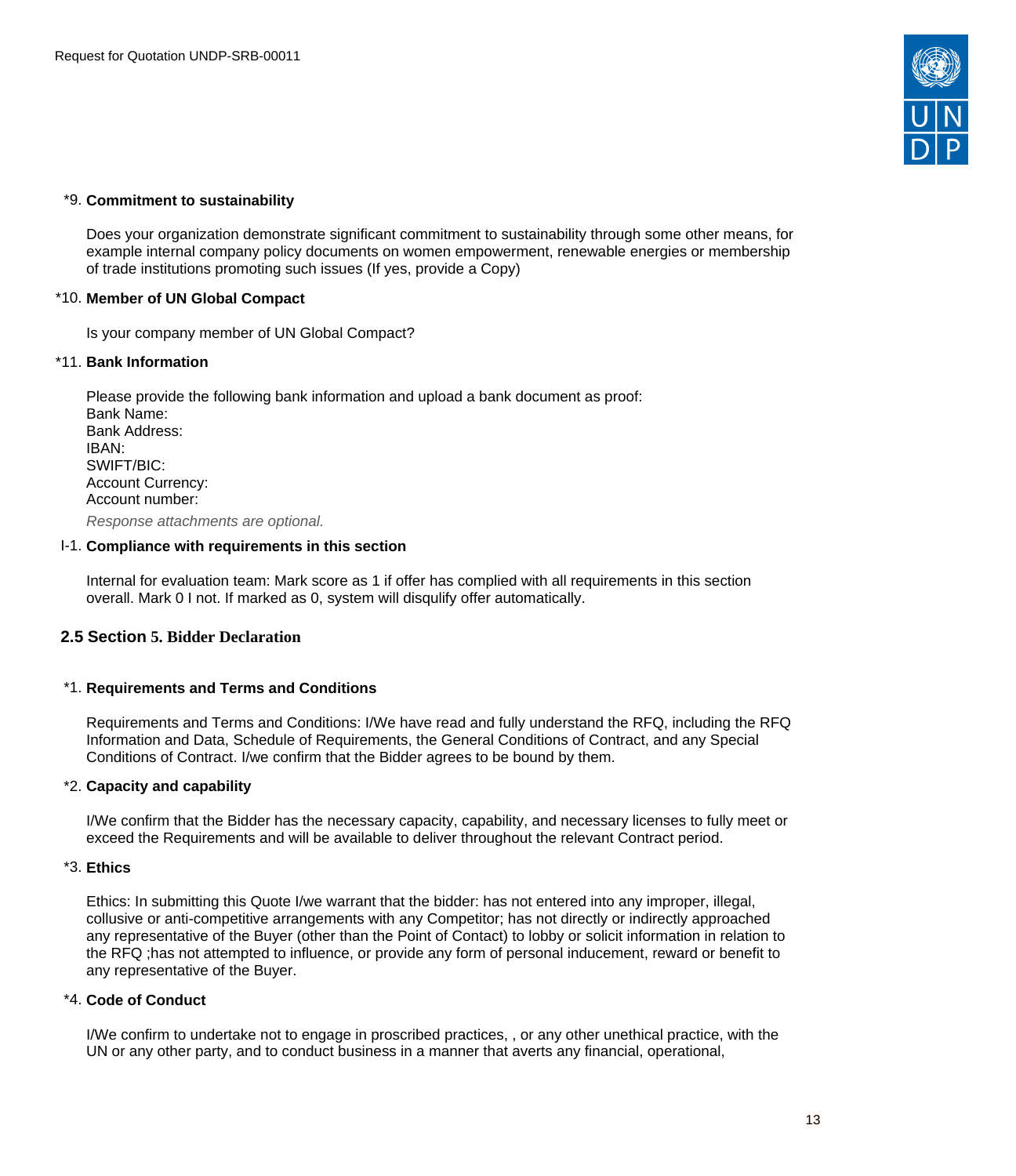

reputational or other undue risk to the UN and we have read the United Nations Supplier Code of Conduct : https://www.un.org/Depts/ptd/about-us/un-supplier-code-conduct and acknowledge that it provides the minimum standards expected of suppliers to the UN.

### \*5. **Conflict of Interest**

I/We warrant that the bidder has no actual, potential, or perceived Conflict of Interest in submitting this Quote or entering a Contract to deliver the Requirements. Where a Conflict of Interest arises during the RFQ process the bidder will report it immediately to the Procuring Organisation's Point of Contact.

### \*6. **Prohibitions and Sanctions**

l/We hereby declare that our firm, its affiliates or subsidiaries or employees, including any JV/Consortium members or subcontractors or suppliers for any part of the contract is not under procurement prohibition by the United Nations, including but not limited to prohibitions derived from the Compendium of United Nations Security Council Sanctions Lists and have not been suspended, debarred, sanctioned or otherwise identified as ineligible by any UN Organization or the World Bank Group or any other international Organization.

## \*7. **Acceptance of contract**

I/We understand and recognize that you are not bound to accept any Quotation you receive, and we certify that the goods offered in our Quotation are new and unused.

### \*8. **Bankruptcy**

l/We have not declared bankruptcy, are not involved in bankruptcy or receivership proceedings, and there is no judgment or pending legal action against them that could impair their operations in the foreseeable future.

## \*9. **Signatory person**

I/We hereby confirm that this offer in the system is submitted by an authorized person from the company and it warrants and agrees that he/she been authorized by the Organization/s to make this declaration on its/their behalf.

## \*10. **Acknowledgement Statement**

I/We understand and agree that UNDP reserves the right to reject any quotation where bidder has selected field "No".

## <span id="page-13-0"></span>**2.6 Section 6. Annex 3 - Financial offer**

## \*1. **Financial offer**

Bidders are requested to complete the attached excel file (Price proposal breakdown) and upload it as a separate excel file it as part of their bid. It is strictly forbidden to change the existing description, quantities,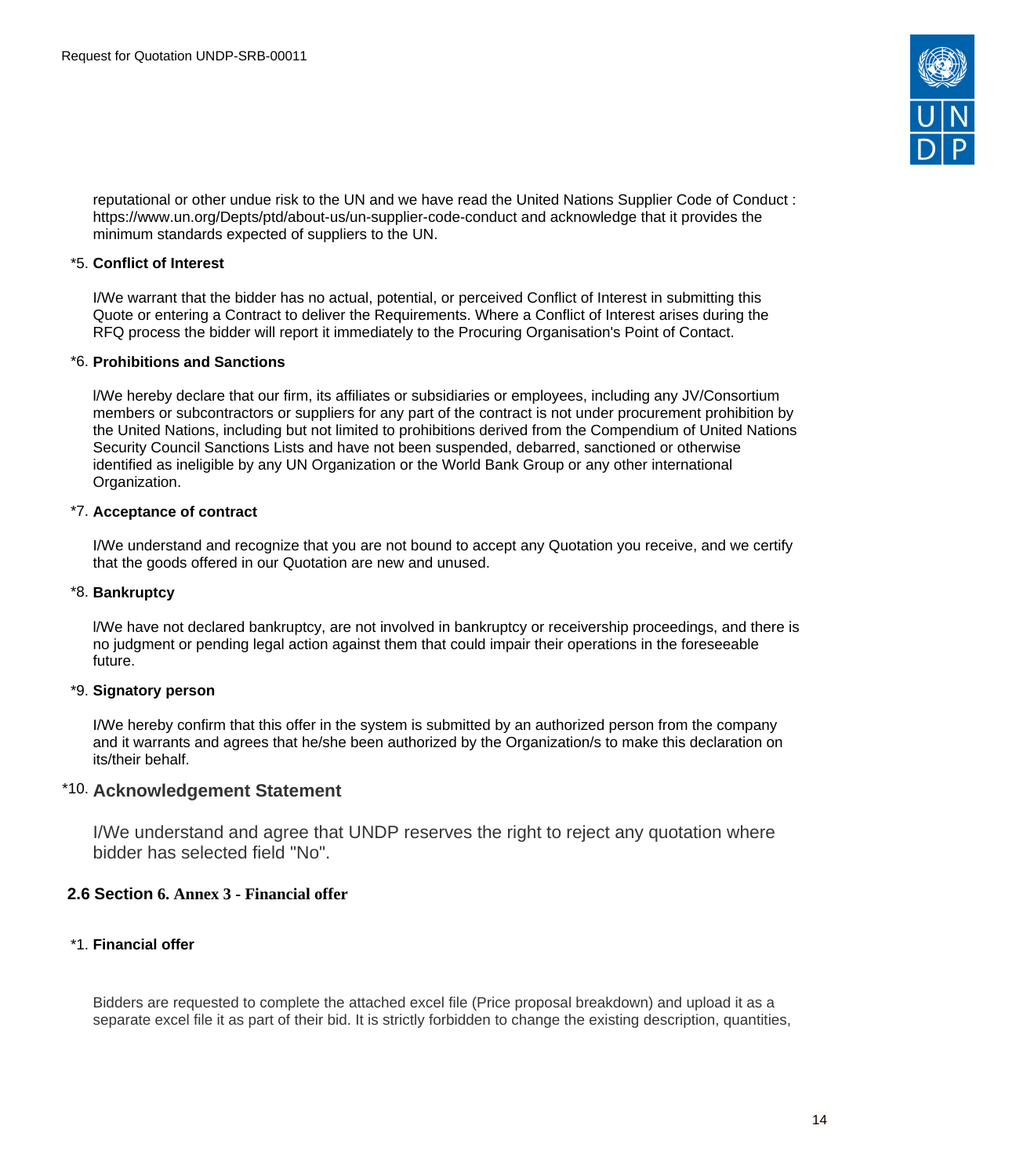

nor add new items, etc. in the attached excel file. Only unit prices for all items shall be entered.

Please note that any discrepancy between the unit price and the total price (obtained by multiplying the unit price and quantity) shall be re-computed by UNDP. The unit price shall prevail, and the total price shall be corrected. If the supplier does not accept the final price based on UNDP's re-computation and correction of errors, its quotation will be rejected.

#### Attachments:

| File Name or URL     | vpe  | <b>Description</b> |
|----------------------|------|--------------------|
| UNDP CO Serbia 00011 | File |                    |
| <b>SALW</b>          |      |                    |

Response attachments are required*.*

#### \*2. **Cargo information**

Provide estimated weight, volume and dimensions of the consignment, including number and dimensions of pallets, and/or size and number of containers as applicable.

Response attachments are optional*.*

#### I-1. **Compliance with finanical offer requirements**

Internal for evaluation team: Mark score as 1 if offer has complied with all requirements in this section overall. Mark 0 I not. If marked as 0, system will disqulify offer automatically.